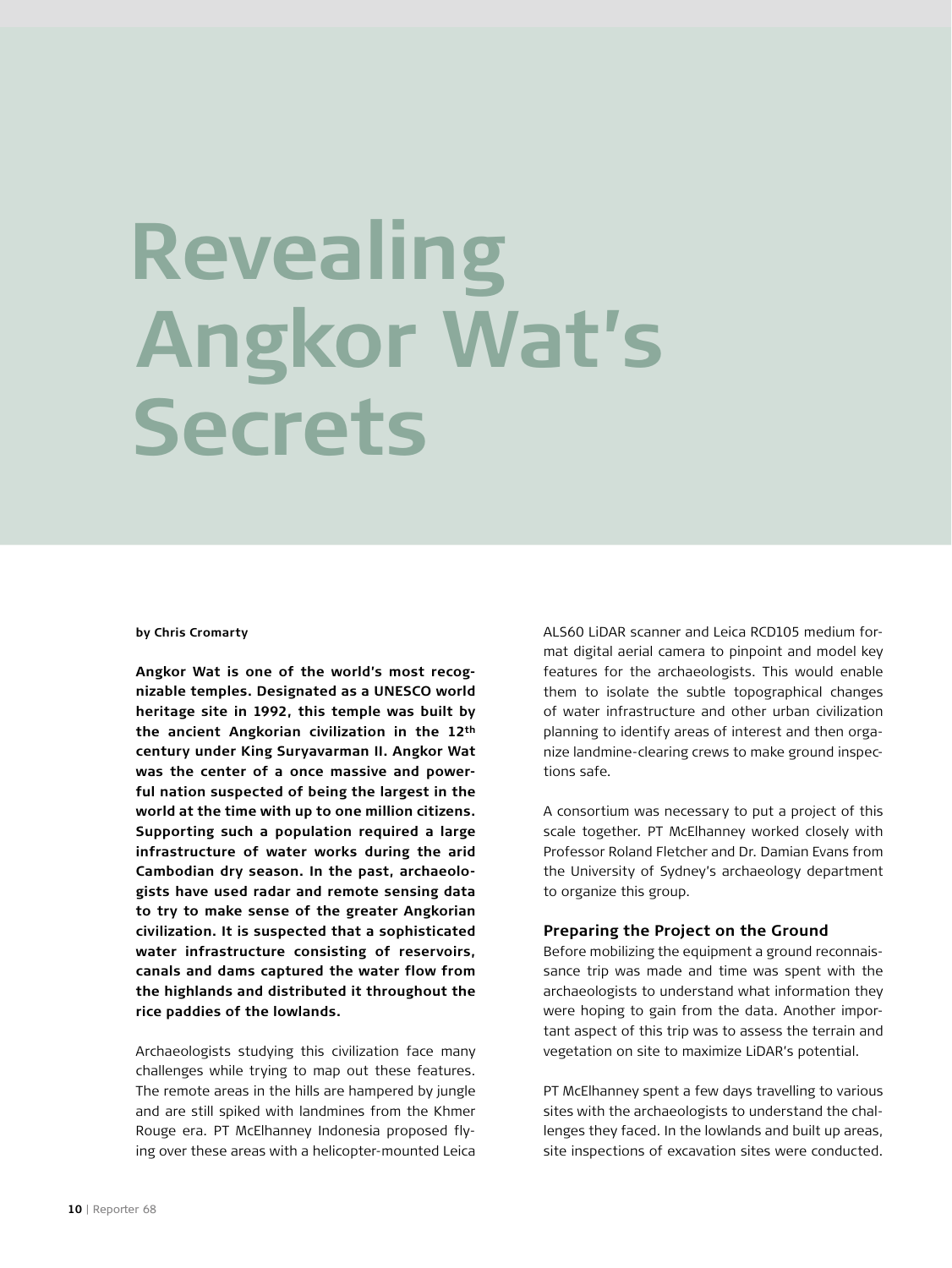

In these areas the archaeologists were hoping to get a better understanding of where the "occupation mounds" were located. These are subtle rises in topography that usually indicate some extent of habitation above the rice fields or drainage areas. Understanding that the inhabitants, including the King, lived in wooden structures made it clear that there was no possibility of identifying remaining residential building foundations. This was critical in designing a LiDAR dataset that would identify these subtle topographical changes. Only temples were made of stone so being able to identify possible stone debris was also very important. The combination of high-resolution aerial photography and LiDAR was going to help locate and identify these areas of high interest in the lowlands.

The vegetated areas posed a greater challenge. Even though the requirements for subtle terrain change were the same as in other areas, the dense Cambodian forests coupled with the random locations of the landmines meant that the archaeologists could not freely investigate areas of interest. Instead, the very time consuming and costly requirement of sending in landmine-clearing crews to clear these areas was a necessary prelude to any investigation. Identifying these areas under the forest canopy with satellite

imagery and radar data was virtually impossible so LiDAR had been proposed to give them the best possible Digital Terrain Model (DTM) so they could concentrate future inspections on specific locations. The high accuracy LiDAR DTM could also aid in modeling features that were previously incorrectly identified such as roads, which were in fact reservoir walls.

Due to the danger of landmines throughout Cambodia and the relatively little exploration that has been conducted in remote areas, it is presumed that to this day there are still many undiscovered temples. LiDAR was also identified as the technology to help identify additional temples that may be in the project areas of interest.

# **Data Acquisition with Highest Accuracy Level**

The total project had three main areas of interest around Siem Reap, covering an area of 270km2 (104mi2). Due to the high level of accuracy required, it was proposed that two main GPS base stations would be used for acquisition. The helicopter was also ideal since one particular area was approximately 100km (60mi) from the nearest airport so on-site refueling would be required during the acquisition of that block.

**>>**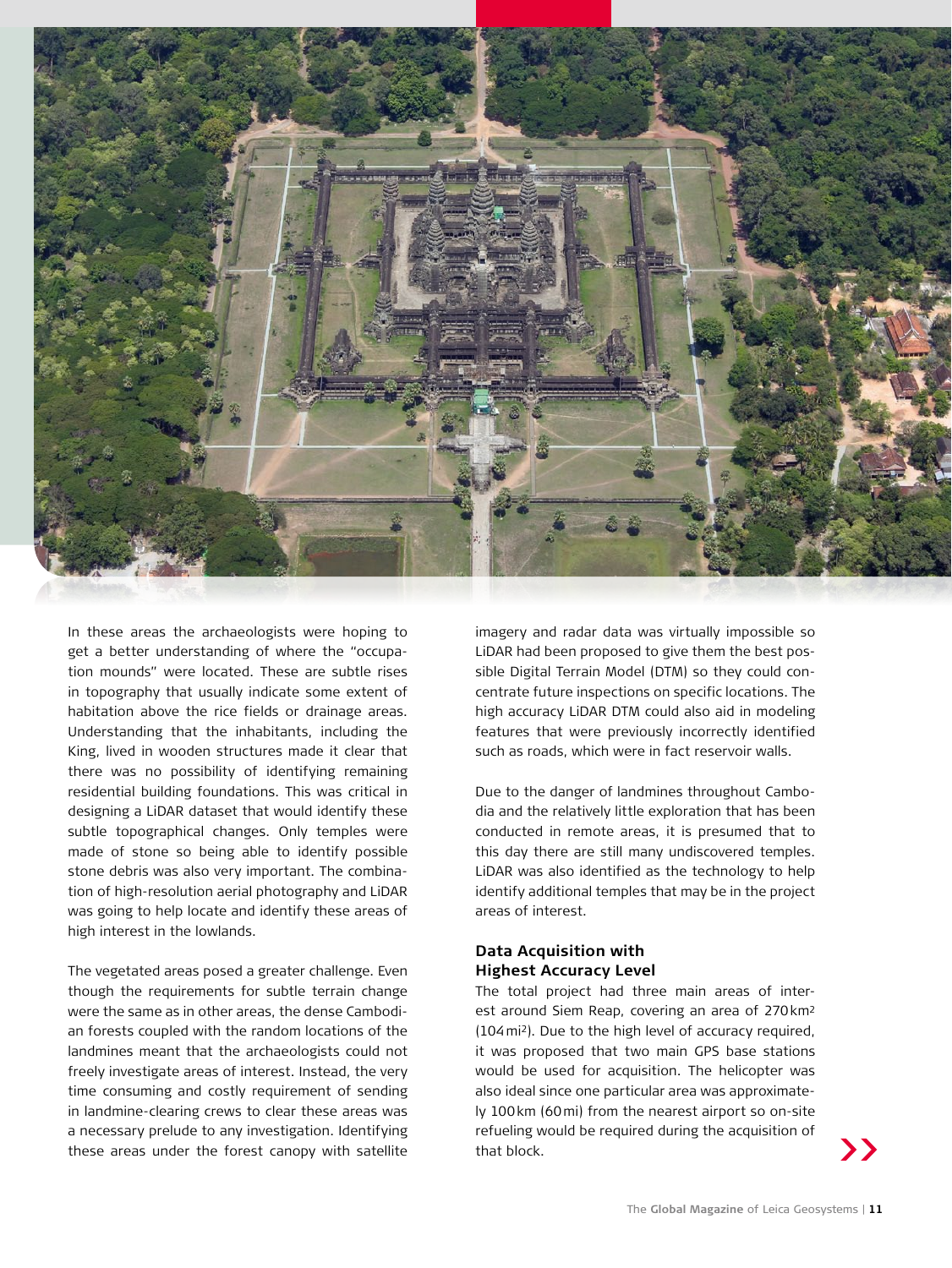# **Award Winning Project**

The project was nominated and declared the winner of Asia Geospatial's Award of Excellence – Archaeological Application, which was handed out in September 2012. Further nominations and regional recognition will hopefully follow and revolutionize

the technology's use in archeology throughout the region and the world.

*www.asiageospatialforum.org*

In the forested areas, acquisition was flown using a cross hatched pattern to maximize opportunity for LiDAR penetration to the forest floor. These areas were acquired with a LiDAR point density of up to 16 points per square meter, which was essential for the modeling required beneath the forest canopy. Over temples, this approach also maximized the 3D modeling ability of the LiDAR scanner. Full waveform LiDAR was also collected over the areas of interest to ensure the best DTM would be available in the heavy grasses and vegetation present on some of the sites.

Digital aerial photography was simultaneously collected with the LiDAR data. Even though the aerial photography was a secondary product to the LiDAR, this was collected as a stereo image and had complete overlap of all the LiDAR for downstream products and viewing. This high-resolution imagery would be invaluable when completing the LiDAR modeling.

All of this data and the collected densities amounted to a very large dataset being acquired on a daily basis. Even with current, state-of-the-art computing power data management is one of the biggest problems during data acquisition. A daily challenge was to have all of this data backed up and the drives ready for acquisition the following morning.

Aerial acquisition hurdles also had to be taken during the arid Cambodian summer. Afternoon temperatures often exceeded 45°C (113°F), pushing the limits of the equipment's' operating temperatures. Summer slash burn by local farmers caused difficulties to ensure capture of the highest quality of photography. All of this was overcome without major delays and the project remained on schedule.

### **Tracing Angkor's History**

Preliminary analysis is already revealing amazing new discoveries. According to archeologist Dr. Evans, the LiDAR survey has produced "a lifetime" of data in